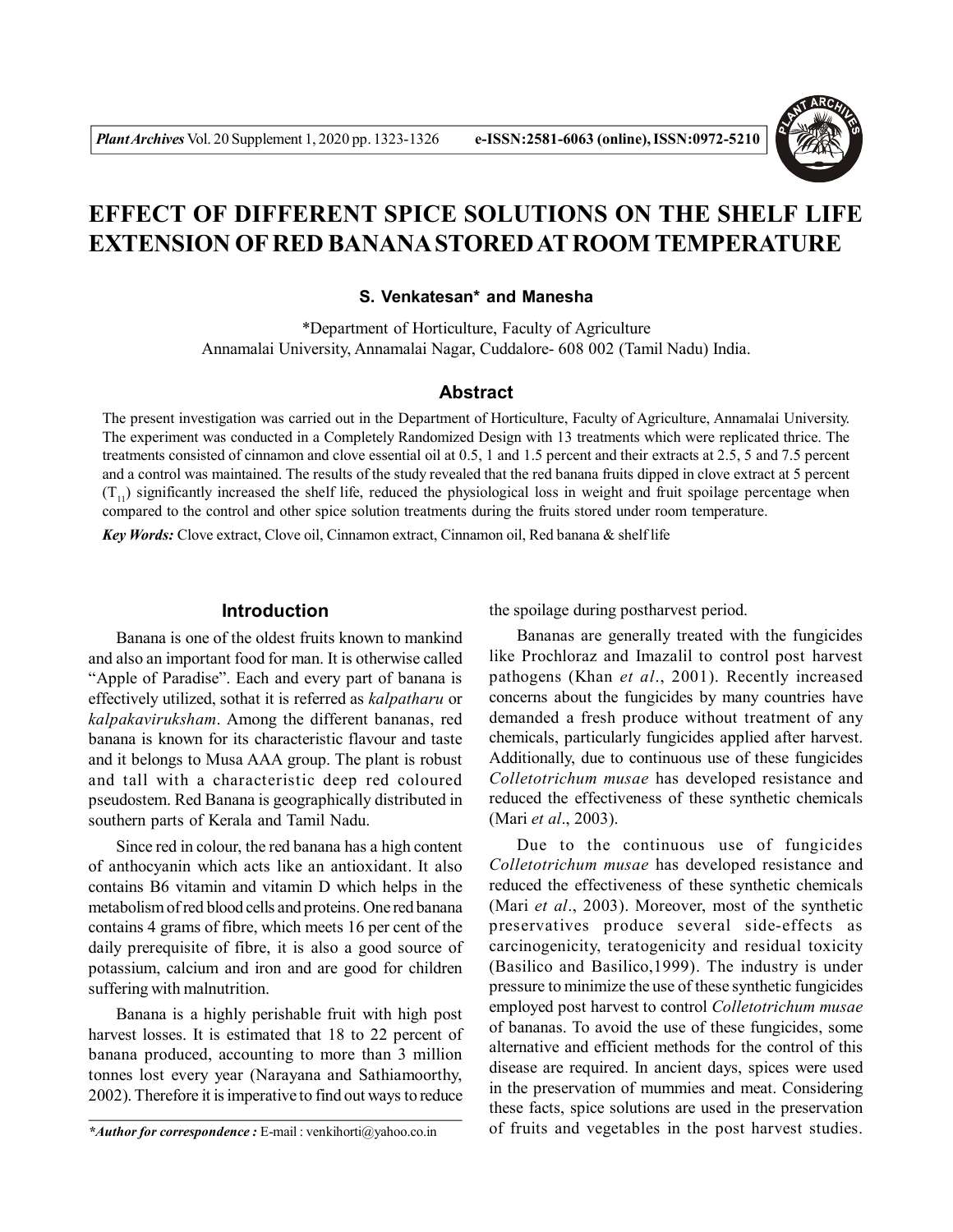Essential oils are designated as Generally Regarded as Safe (GRAS) and are regarded as alternatives to chemical preservatives and their use in foods to meet the safety demands of consumers for mildly processed natural products, as reviewed by Burt (2004). Essential oils, also called volatile or ethereal oils; are aromatic oily liquids obtained from plant material (flowers, buds, seeds, leaves, twigs, bark, herbs, wood, fruits and roots). They also possess anti-microbial, antiviral, antifungal, antiparasitic, antioxidant and insecticidal properties.

Many researchers have reported cinnamon and clove oils as a good source of antifungal compounds. A previous study by Ranasinghe *et al*., (2002) to control the crown rot disease of bananas also confirmed the effectiveness of cinnamon oil. This oil contains compound such as cinnamaldehyde, which has been tested on many fresh fruits such as mandarin, kiwi and rambutan to control postharvest diseases (Arras,1988; Sivakumar *et al*., 2002). Also, clove oils presented inhibitory effects on the fungi. Zeng *et al*., (2012) suggested that clove extract might be a viable alternative to synthetic fungicides to extend the post harvest storage period and maintain fruits quality. With this background the present study was carried out to find out the effect of different spice solutions on the shelf life extension of red banana stored at room temperature.

#### **Materials and Methods**

The present investigation was carried out in the Department of Horticulture, Faculty of Agriculture, Annamalai University. The experiment was conducted in a Completely Randomized Design with 13 treatments

| <b>Table 1:</b> Effect of spice solution on physiological loss in weight $(\%)$ of |  |  |
|------------------------------------------------------------------------------------|--|--|
| red banana.                                                                        |  |  |

| <b>Treatments</b>                  | Physiological loss in weight (%) |                                  |                                |                         |            |
|------------------------------------|----------------------------------|----------------------------------|--------------------------------|-------------------------|------------|
|                                    | $3rd$ day                        | $\overline{5}$ <sup>th</sup> day | $\overline{7}^{\text{th}}$ day | $\overline{9^{th}}$ day | $11th$ day |
| $T_{1}$ Cinnamon oil 0.5%          | 8.97                             | 10.49                            | 11.60                          | 8.47                    | 7.76       |
| T <sub>2</sub> Cinnamon oil 1.0%   | 8.97                             | 10.43                            | 11.54                          | 8.45                    | 7.75       |
| $T2$ Cinnamon oil 1.5%             | 9.14                             | 10.98                            | 12.65                          | 8.96                    | 8.05       |
| $T_{A}$ Clove oil 0.5%             | 8.79                             | 9.82                             | 10.59                          | 7.95                    | 7.50       |
| $T_c$ Clove oil 1.0%               | 8.43                             | 8.59                             | 9.09                           | 7.15                    | 6.97       |
| $T_c$ Clove oil 1.5%               | 8.98                             | 10.53                            | 11.64                          | 8.48                    | 7.76       |
| $T7$ Cinnamon extract 2.5%         | 9.15                             | 11.08                            | 12.77                          | 9.01                    | 8.06       |
| T <sub>s</sub> Cinnamon extract 5% | 9.15                             | 11.01                            | 12.72                          | 8.99                    | 8.06       |
| $T0$ Cinnamon extract 7.5%         | 9.16                             | 11.11                            | 12.84                          | 9.06                    | 8.07       |
| $T_{10}$ Clove extract 2.5%        | 8.61                             | 9.19                             | 9.86                           | 7.63                    | 7.22       |
| $T_{11}$ Clove extract 5%          | 8.25                             | 7.97                             | 8.27                           | 6.84                    | 6.48       |
| $T_{12}$ Clove extract 7.5%        | 9.17                             | 11.16                            | 12.87                          | 9.09                    | 8.07       |
| $T_{13}$ Control                   | 9.33                             | 11.59                            | 13.49                          | 9.40                    | 8.33       |
| S.Ed                               | 0.08                             | 0.17                             | 0.21                           | 1.04                    | 0.12       |
| $CD(P=0.05)$                       | 0.15                             | 0.34                             | 0.42                           | 2.07                    | 0.23       |

which were replicated thrice. The treatments consisted of cinnamon and clove essential oil at 0.5, 1 and 1.5 percent and their extracts at 2.5, 5 and 7.5 percent and a control was maintained. Fully mature but unripe fruits were washed and immersed in spice oil solutions and extracts for 3 minutes and then the fruits were surface dried at room temperature ( $28\pm2\degree$ C). The initial fruit weight was measured and kept under room conditions for recording observations. The details of the treatment are, T1 - Cinnamon oil 0.5%, T2- Cinnamon oil 1.0%, T3- Cinnamon oil 1.5%, T4- Clove oil 0.5%, T5- Clove oil 1.0%, T6- Clove oil 1.5%, T7- Cinnamon extract 2.5%, T8- Cinnamon extract 5%, T9- Cinnamon extract 7.5%, T10- Clove extract 2.5%, T11- Clove extract 5%, T12- Clove extract 7.5%, T13- Control. The effect of different treatments were evaluated based on their influence on the physical traits *viz*., shelf life, physiological loss in weight and fruit spoilage percentage and the results were analyzed statistically (Panse and Sukhatme 1978). The different methods followed to estimate various physical parameters are given below.

#### **Physiological loss in weight**

The initial weight of fruits was recorded at the beginning of the experiment and the final weight was recorded on 3<sup>rd</sup>, 5<sup>th</sup>, 7<sup>th</sup> 9<sup>th</sup> and 11<sup>th</sup>day of storage. Physiological loss in weight was calculated using the following formula and expressed in percentage.

Physiological loss in weight  $(\% )$  =

100 *Intial fruit weight initial fruit weight fruit weight*

#### **Fruit spoilage percentage**

The number of spoiled fruits was recorded at three days interval after imposing the treatments and calculated as percentage of the total number of fruits using the following formula.

Spoilage percentage =

100 *Total numberof fruits Number of rotten fruits*

#### **Shelf life**

When 60-70 per cent of the stored fruits under each treatment become unfit for consumption, that stage was considered as the end of shelf life period of the concerned treatment and was expressed in days.

# **Results and Discussion**

The data on the effect of spice solutions on physiological loss in weight  $(\%)$  of fruits on  $3<sup>rd</sup>$ ,  $5<sup>th</sup>$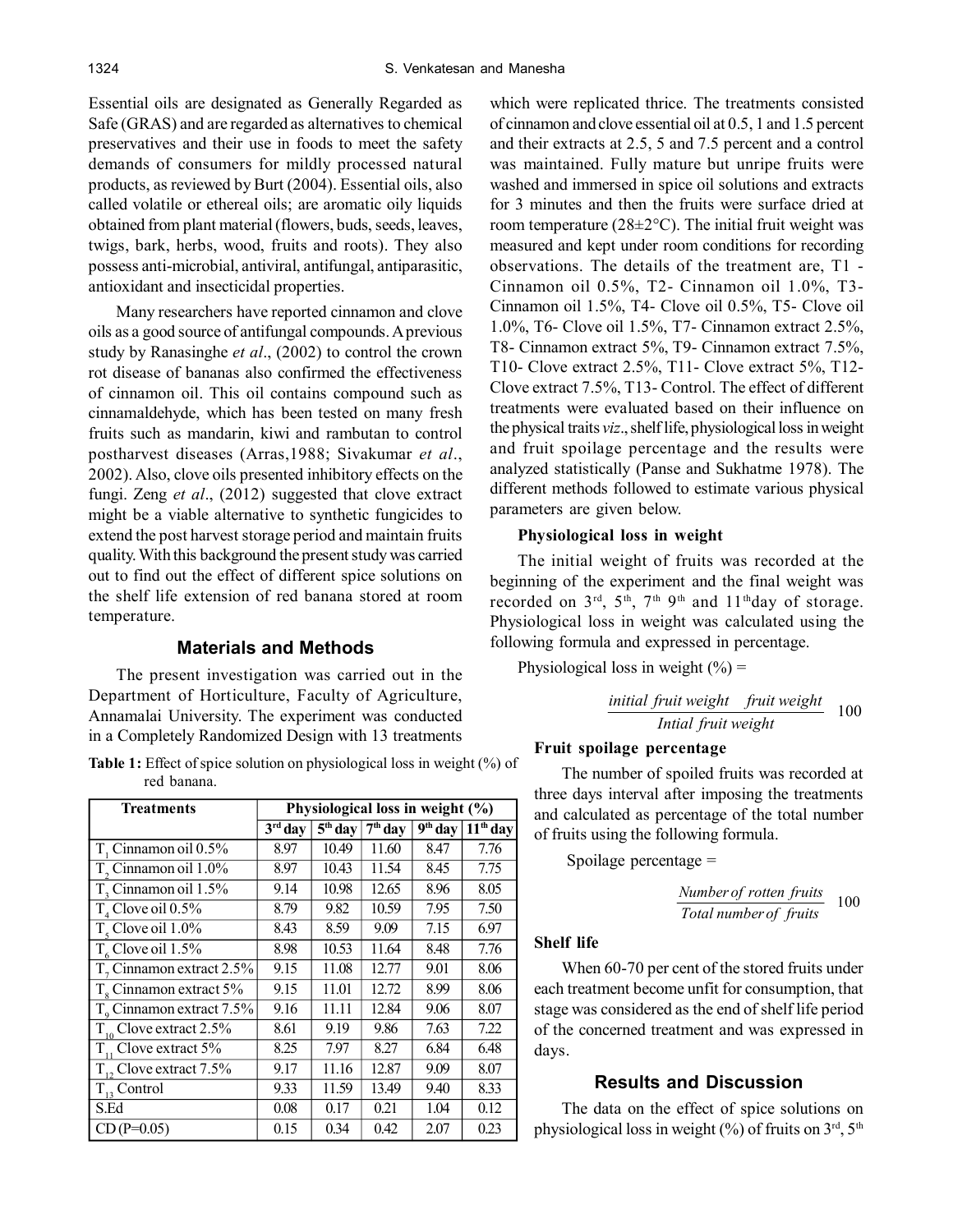| <b>Treatments</b>                           | Fruit spoilage percentage (%)  |                         |                         |            |
|---------------------------------------------|--------------------------------|-------------------------|-------------------------|------------|
|                                             | $\overline{5}^{\text{th}}$ day | $\overline{7^{th}}$ day | $\overline{9^{th}}$ day | $11th$ day |
| $T_{1}$ Cinnamon oil 0.5%                   |                                | 8.56                    | 30.79                   | 58.71      |
| T, Cinnamon oil 1.0%                        |                                | 8.38                    | 30.19                   | 58.01      |
| T, Cinnamon oil 1.5%                        |                                | 10.52                   | 35.52                   | 64.48      |
| $T_{A}$ Clove oil 0.5%                      |                                | 7.17                    | 25.89                   | 51.79      |
| $T_s$ Clove oil $1.0\%$                     |                                | 4.95                    | 17.76                   | 42.37      |
| $T_c$ Clove oil 1.5%                        |                                | 8.71                    | 31.29                   | 59.61      |
| T <sub>7</sub> Cinnamon extract 2.5%        |                                | 10.85                   | 36.52                   | 66.28      |
| $T_{\rm s}$ Cinnamon extract 5%             |                                | 10.69                   | 36.22                   | 65.58      |
| $T_{\rm o}$ Cinnamon extract 7.5%           |                                | 11.04                   | 37.12                   | 67.48      |
| $T_{10}$ Clove extract 2.5%                 |                                | 6.17                    | 22.18                   | 46.58      |
| $\mathbf{\bar{T}}_{11}$<br>Clove extract 5% |                                | 3.72                    | 13.75                   | 36.16      |
| $T_{12}$ Clove extract 7.5%                 |                                | 11.19                   | 37.52                   | 68.28      |
| $T_{13}$ Control                            |                                | 13.11                   | 43.11                   | 73.51      |
| S.Ed                                        |                                | 0.40                    | 1.16                    | 1.47       |
| $CD(P=0.05)$                                |                                | 0.79                    | 2.32                    | 2.94       |

**Table 2:** Effect of spice solution on fruit spoilage percentage in red banana

7 th, 9th and 11th day after treatments are presented in the Table 1. Significant differences on physiological loss in weight was observed due to the influence of different spice solution treatments. Among the treatments the minimum percentage of physiological loss in weight was recorded in the fruits dipped in clove extract at 5 per cent  $(T_{11})$  which registered the values of 8.25, 7.97, 8.27, 6.84 and 6.48 percent at  $3<sup>rd</sup>$ ,  $5<sup>th</sup>$ ,  $7<sup>th</sup>$ ,  $9<sup>th</sup>$  and  $11<sup>th</sup>$  day after treatments respectively. The next best treatment was  $T<sub>5</sub>$ (clove oil at 1.0 per cent) which registered the physiological loss in weight of 8.43, 8.59, 9.09, 7.15 and 6.97 at  $3<sup>rd</sup>$ ,  $5<sup>th</sup>$   $7<sup>th</sup>$ ,  $9<sup>th</sup>$  and  $11<sup>th</sup>$  day after treatments per cent respectively. The maximum physiological loss in **Table 3:** Effect of spice solution on shelf life (days) of red banana.

| <b>Treatments</b>                    | <b>Shelf life</b> | % Over         |
|--------------------------------------|-------------------|----------------|
|                                      | (days)            | <b>Control</b> |
| T. Cinnamon oil 0.5%                 | 9.64              | 36.93          |
| T <sub>2</sub> Cinnamon oil 1.0%     | 9.79              | 39.06          |
| T <sub>3</sub> Cinnamon oil 1.5%     | 8.88              | 26.14          |
| $T_{4}$ Clove oil $0.5\%$            | 9.96              | 41.48          |
| $Ts$ Clove oil 1.0%                  | 11.11             | 57.81          |
| $T_c$ Clove oil 1.5%                 | 9.07              | 28.84          |
| T <sub>r</sub> Cinnamon extract 2.5% | 8.52              | 21.02          |
| T <sub>s</sub> Cinnamon extract 5%   | 8.72              | 23.86          |
| $T9$ Cinnamon extract 7.5%           | 8.34              | 18.47          |
| $T_{10}$ Clove extract 2.5%          | 10.56             | 50.00          |
| $T_{11}$ Clove extract 5%            | 11.73             | 66.62          |
| $T_{12}$ Clove extract 7.5%          | 7.68              | 9.09           |
| $T_{13}$ Control                     | 7.04              | 0.00           |
| S.Ed                                 | 0.20              |                |
| $CD(P=0.05)$                         | 0.41              |                |

weight of 9.33, 11.59, 13.49, 9.40 and 8.33 per cent respectively were recorded in the control  $(T_{13})$ . Among the treatments  $T_4$ ;  $T_2$ ,  $T_1$ ;  $T_6$ ,  $T_3$ ;  $T_8$  and  $T_7$ ;  $T_9$  lied on par with each other.

From the results presented in the Table 2 it is observed that the effect of spice solutions on the fruit spoilage percentage at  $7<sup>th</sup>$ ,  $9<sup>th</sup>$  and  $11<sup>th</sup>$  day after treatment was found to be significant. A progressive reduction in the fruit spoilage was observed in all the spice solution treatments. Among the various treatments the clove extract at 5 percent  $(T_{11})$  registered the least spoilage percentage of 3.72, 13.75 and 36.16 respectively at  $7<sup>th</sup>$ , 9<sup>th</sup> and 11<sup>th</sup> day after treatment followed by T<sub>5</sub> (clove oil at 1.0 per cent) which recorded 4.95, 17.76 and 42.37per cent respectively. The maximum spoilage percentage of 13.11, 43.11 and 73.51 per cent at  $7<sup>th</sup>$ , 9<sup>th</sup> and 11<sup>th</sup> day after treatment respectively were observed in the control  $(T_{13})$ . Among the treatments  $T_4$ ;  $T_2$ ,  $T_1$ ;  $T_6$ ,  $T_3$ ;  $T_8$  and  $T_i$ ;  $T_9$  lied on par with each other.

It can be inferred from the data given in the Table.3 that the shelf life (days) varied significantly among the various treatments. The shelf life was maximum (11.73 days) in the fruits dipped in clove extract at 5 percent  $(T_{11})$  which recorded an increase of 66.62 percent over the control. The next best treatment was  $T<sub>5</sub>$  (clove oil at 1.0 %) which extended the shelf life up to (11.11days) which was 57.81 percent higher over the control. The shelf life of fruit was least (7.04 days) in the control  $(T_{12})$ .

The reduction in weight loss and extension of shelf life was probably due to the effect of clove extract in reducing the water vapour exchange or oxidation process was clear. Further, weight loss of the fruit is mainly related with respiration and moisture transfer through their surface. Evaporation of water activated by a gradient of vapour pressure at different locations in fruit is contributing to weight loss (Zhou *et al*., 2008). These results are in accordance with the findings of Sanchez-Gonzalez *et al*., (2011) in grapes, Joshi *et al*., (2017) in papaya and Fatma *et al*., (2017) in guava.

The decrease in spoilage percent might be due to the effect of clove extract that suppressed spoilage in fruits not only with their antimicrobial properties but also with their promotion of decay resistance in the fruit tissues through increasing the amounts of phenolic compounds, anthocyanins, flavonoids and antioxidant capacities (Wang *et al*., 2007). The results of the present study are in conformity with the findings of Ranasinghe *et al*., (2005) in banana, Rong Zeng *et al*., (2012) in navel orange and Vesaltalab *et al*., (2012) in grapes.